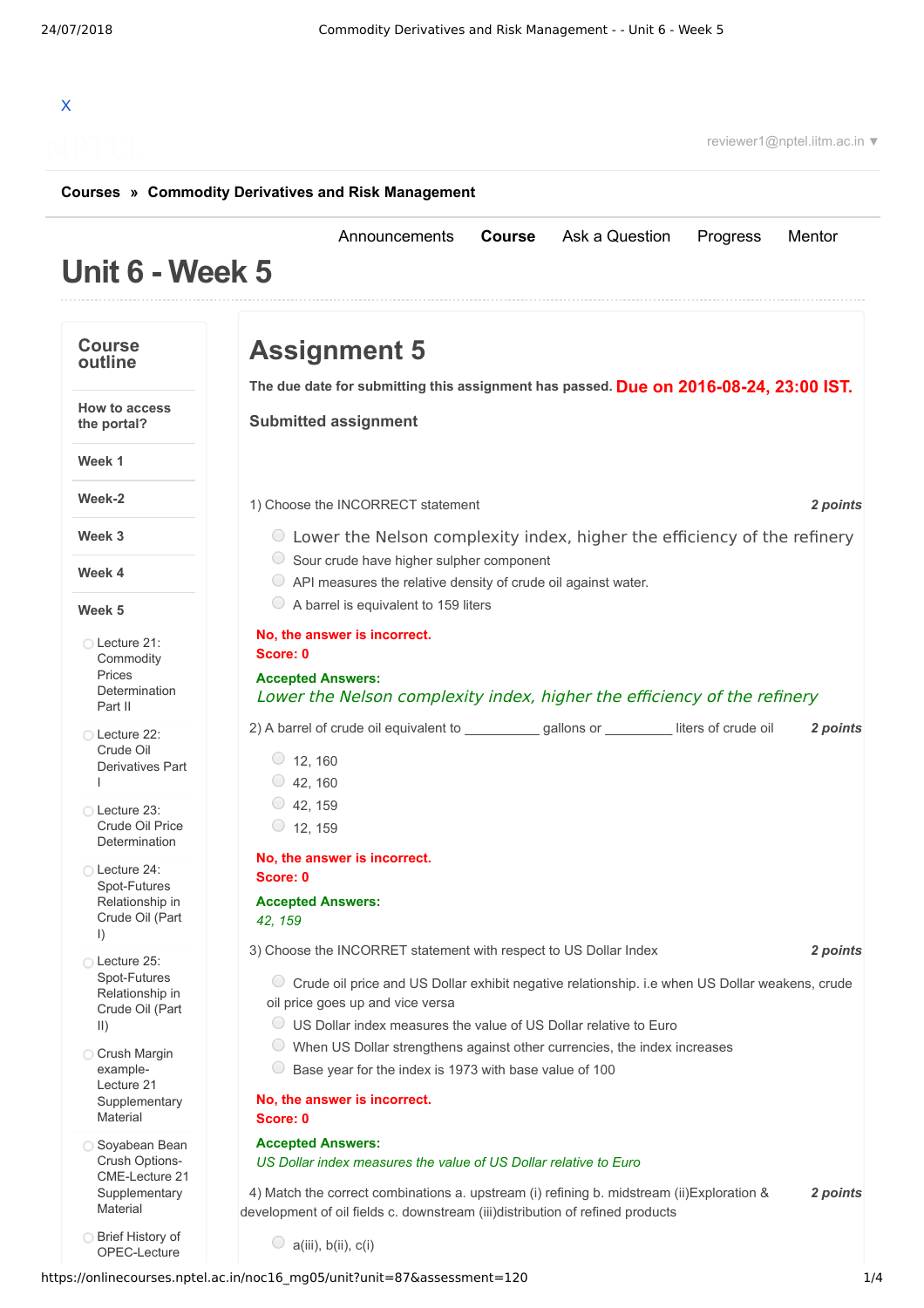$22$ **[Supplementary](https://onlinecourses.nptel.ac.in/noc16_mg05/link?unit=108)** Material

- Crude Oil-Indian Basket-Lecture 22 **[Supplementary](https://onlinecourses.nptel.ac.in/noc16_mg05/link?unit=109)** Material
- Shale vs crudewhy oil price-Lecture 23 **[Supplementary](https://onlinecourses.nptel.ac.in/noc16_mg05/link?unit=110) Material**
- Spot price WTI-Brent-Duabi Fateh-Lecture 23 **[Supplementary](https://onlinecourses.nptel.ac.in/noc16_mg05/link?unit=111) Material**
- CME-Crude Oil-LOOP-Future-Lecture 24 **[Supplementary](https://onlinecourses.nptel.ac.in/noc16_mg05/link?unit=112)** Material

Crude oil-Refined Products-Futures & [options-Lecture](https://onlinecourses.nptel.ac.in/noc16_mg05/link?unit=113)  $24$ **Supplementary** Material

Crude-oiloctober-2016 contractonwards-Lecture 24 [Supplementary](https://onlinecourses.nptel.ac.in/noc16_mg05/link?unit=114) Material

**RIL Commodity** Hedge FY 2014-Lecture 25 **[Supplementary](https://onlinecourses.nptel.ac.in/noc16_mg05/link?unit=115) Material** 

□ SCME-MCXseasonalitydata-Lecture 25 [Supplementary](https://onlinecourses.nptel.ac.in/noc16_mg05/link?unit=117) **Material** 

- $\bigcap$  Quiz : [Assignment](https://onlinecourses.nptel.ac.in/noc16_mg05/assessment?name=120) 5
- [Assignment](https://onlinecourses.nptel.ac.in/noc16_mg05/link?unit=151) 5- **Solution**

**Week 6**

**Week 7:**

**Week 8**

#### 24/07/2018 Commodity Derivatives and Risk Management - - Unit 6 - Week 5

- $\bigcirc$  a(i), b(ii), c(iii)
- $\bigcirc$  a(ii), b(i), c(iii)  $\bigcirc$  a(ii), b(iii), c(i)

# **No, the answer is incorrect.**

# **Score: 0**

# **Accepted Answers:**

*a(ii), b(i), c(iii)*

- 5) *2 points* When crude oil inventory \_\_\_\_\_\_\_\_\_\_\_\_ , forward curve exhibits \_\_\_\_\_\_\_\_\_\_\_\_\_
	- $\circ$  goes up, contango
	- goes down , contango
	- $\circ$  does not change, backwardation
	- $\circ$  goes up, backwardation

### **No, the answer is incorrect. Score: 0**

### **Accepted Answers:**

#### *goes up, contango*

6) In cash-and-carry arbitrage, on the trade date, the trader undertakes the following activities 2 *points* 

- $\circ$  Borrow cash, buy crude oil, store it and enter into long futures position
- $\circ$  Short sell crude oil, invest sale proceeds and enter into long futures position
- $\circ$  Borrow cash, buy crude oil, store it and enter into short futures position
- $\circ$  Short sell crude oil, invest sale proceeds and enter into short futures position

#### **No, the answer is incorrect. Score: 0**

#### **Accepted Answers:**

*Borrow cash, buy crude oil, store it and enter into short futures position*

7) In reverse cash-and-carry arbitrage, on the trade date, the trader undertakes the following 2 *points* activities

- Borrow cash, buy crude oil, store it and enter into long futures position
- $\circ$  Short sell crude oil, invest sale proceeds and enter into long futures position
- $\circledcirc$  Borrow cash, buy crude oil, store it and enter into short futures position
- $\circ$  Short sell crude oil, invest sale proceeds and enter into short futures position

#### **No, the answer is incorrect. Score: 0**

#### **Accepted Answers:**

*Short sell crude oil, invest sale proceeds and enter into long futures position*

8) *2 points* Choose CORRECT statement: Market Crudes

- $\bullet$  are those crude oil variety that serves as a reference price for buyers and sellers of crude oil.
- $\circlearrowright$  all other crude varieties trade at a discount to these marker crudes
- $\circlearrowright$  all other crude varieties have higher Sulpher percentage than marker crudes
- $\circ$  spot prices of all marker crudes are posted by OPEC

#### **No, the answer is incorrect.**

#### **Accepted Answers:**

**Score: 0**

#### *are those crude oil variety that serves as a reference price for buyers and sellers of crude oil.*

9) Match the following: A) WTI (i) North sea B) Brent (ii) Cushing C) Argus Media (iii) weighted 2 points average spot price D) OPEC reference Basket (iv) Sour crude

- $\bigcirc$  A(i), B(ii), C(iii), D(iv)
- $\bigcirc$  A(iv), B(iii), C(ii), D(i)
- $\bigcirc$  A( iii), B(iv), C(i), D(ii)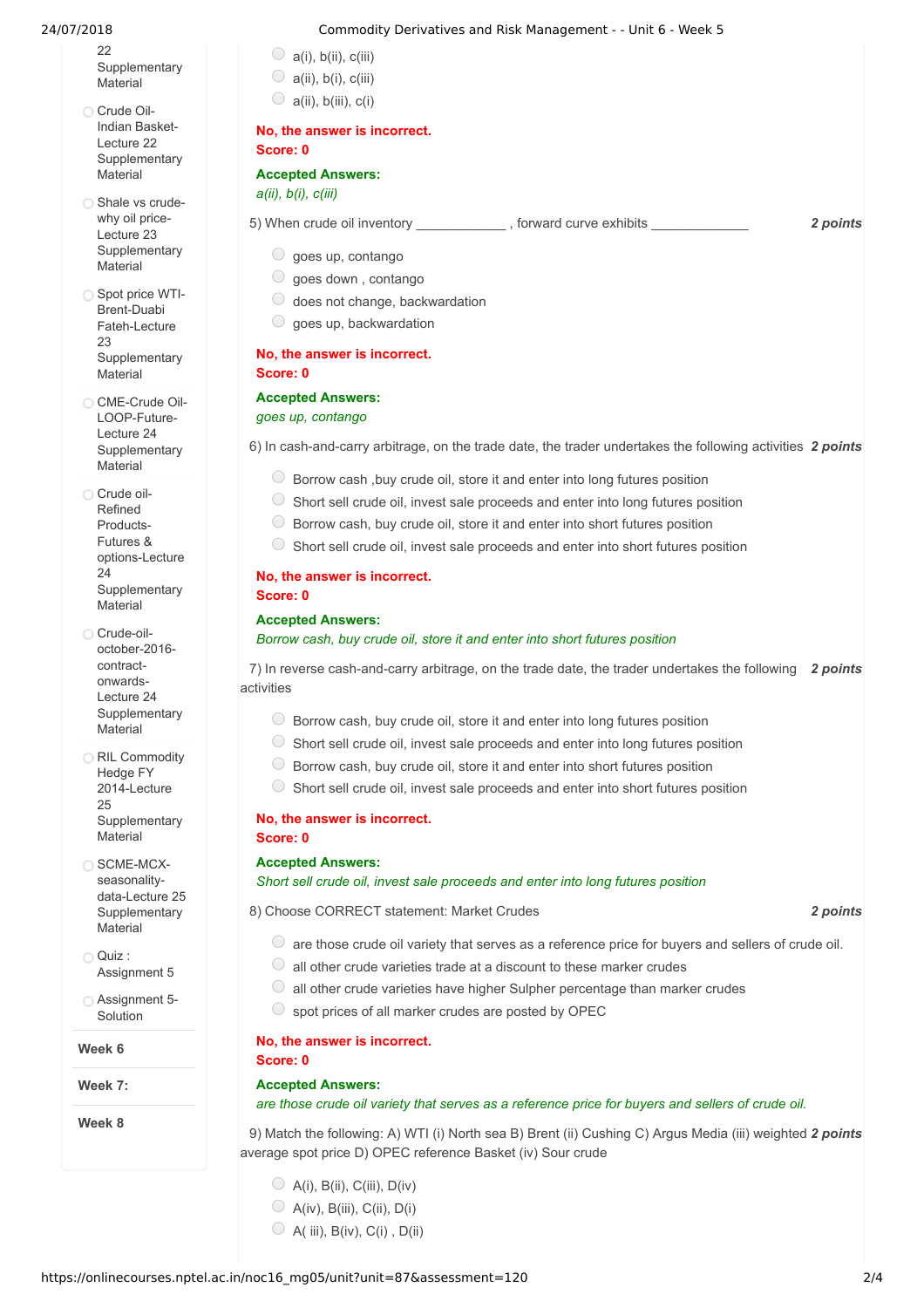#### 24/07/2018 Commodity Derivatives and Risk Management - - Unit 6 - Week 5

 $\bigcirc$  A(ii), B(i), C(iv), D(iii)

#### **No, the answer is incorrect. Score: 0**

#### **Accepted Answers:**

*A(ii), B(i), C(iv), D(iii)*

10) **10)** a swing producer *2 points* 

- $\bigcirc$  Reduces/increases price to stimulate/reduce demand for a commodity
- Reduces/increases volume of production to increase/decrease price
- $\circ$  Reduces/increases value of production to increase/decrease volume of sales

Only focuses on long term price movement and does not worry about sort/medium term price fluctuation

#### **No, the answer is incorrect. Score: 0**

#### **Accepted Answers:**

#### *Reduces/increases volume of production to increase/decrease price*

11) *2 points* Choose the CORRECT statement

The DDR calculation for MCX crude oil contract is the WTI spot price \* USD INR exchange rate given by RBI

 $\circlearrowright$  At CME, monthly futures contract on WTI crude oil are available for 9 years into future

AT MCX, futures contracts on crude oil have underlying which can be categorized as "heavy sour crude"

 $\circ$  CME WTI futures contracts are expire on the third business day prior to the twenty-fifth calendar day of the month preceding the delivery month

#### **No, the answer is incorrect. Score: 0**

#### **Accepted Answers:**

CME WTI futures contracts are expire on the third business day prior to the twenty-fifth calendar day of th *month preceding the delivery month*

12) *2 points* Nelson complexity index measures

- $\circ$  Sweet or sourness of crude oil input
- $\circ$  Sulpher content in crude oil input
- $\circ$  Viscosity of the crude oil input
- Capacity to change the output mix of refined product

## **No, the answer is incorrect.**

**Score: 0**

#### **Accepted Answers:** *Capacity to change the output mix of refined product*

13) *2 points* API gravity measures relative density of crude oil against

- $\circ$  Natural gas
- Liquefied Petroleum Gas
- Water
- $\circ$  Sulpher

**No, the answer is incorrect. Score: 0**

#### **Accepted Answers:** *Water*

14) **2** *points* **2** *points* 

- WTO crude oil always quotes at a higher price than Brent
- $\bigcirc$  OPEC sets the crude oil price for all types of crude oil.
- $\circ$  Crude oil has negative relationship with USD index